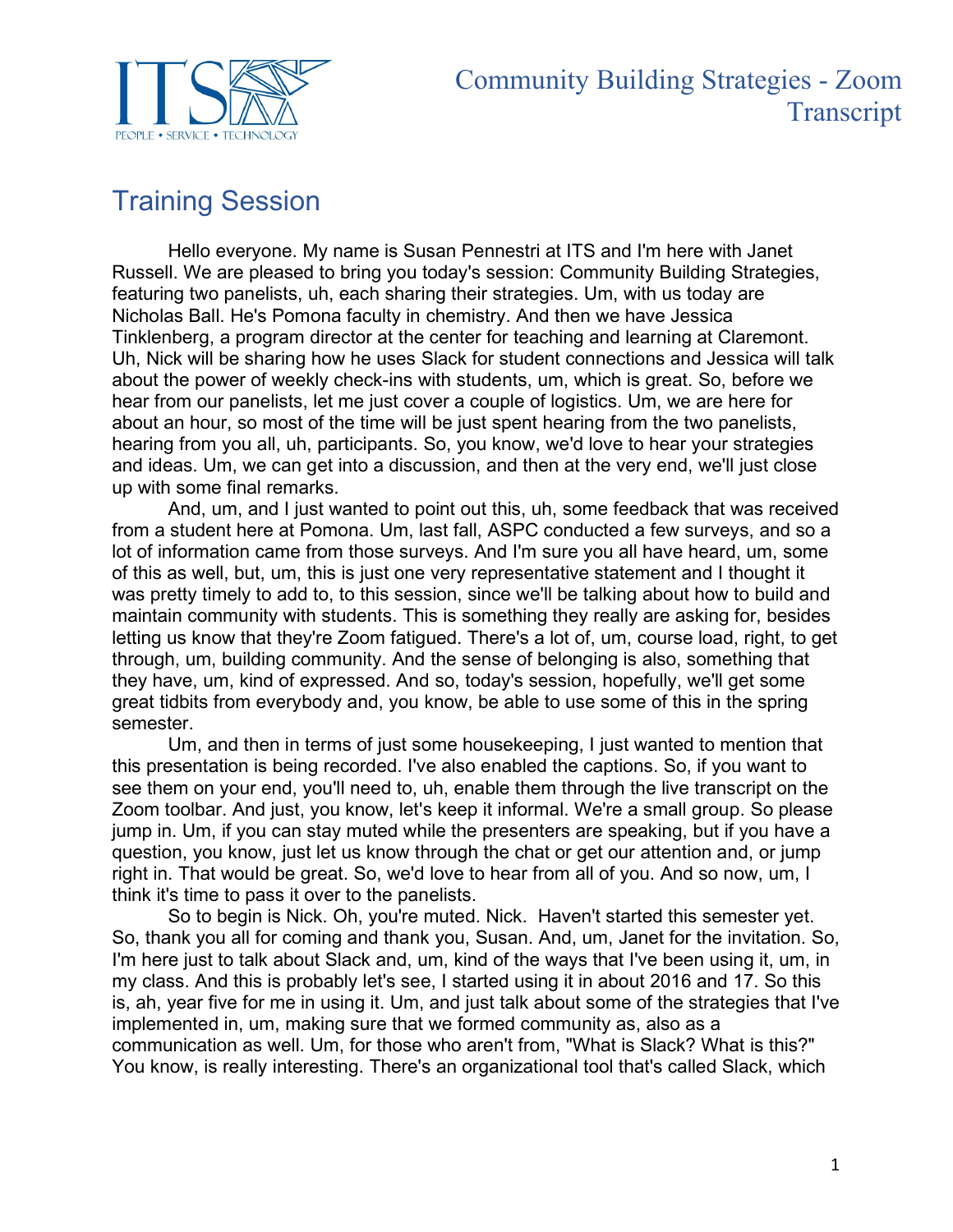is kind of weird terminology, but really, it's kind of a, um, a centralized communication tool. And so that all conversations can happen in one unified place.

And, um, it's very useful for kind of team and project-based endeavors. So, if you have a class is great to have like a class-wide Slack with different projects or different kinds of, um, subgroups, you can have. It's just an easier way to manage that. Um, and it's a bit more user-friendly, um, versus some aspects of Sakai. And then for me and actually everyone in this room, we get emails all the time and, you know, Outlook and Mail and all of our programs kind of do these really weird nesting things. And it could be anything short of a nightmare to kind of follow up conversations. So, for those of us who are really good, maybe with like text group chats or things like that, well, it's just a really alternative, um, excellent way for email. And it's a great way for me to kind of separate, um, kind of caused business and personal email from the class. Cause you usually, when students are emailing you, that gets in the mix and, you know, you may just, I noticed this over the break. I've completely missed students' emails, um, from that. So, uh, it's kind of a really great way to do that. And in any time you have a question, please feel free to unmute or raise your hand. I don't know if I'll be able to see the raise hand function, but just feel free to interrupt, um, and insert your question in there.

So, um, why Slack and not Sakai or email? So, um, what I think we've learned almost for, it's almost a year now, is that online learning is, is exhausting. Okay. The face-palm on the laptop. You're tired. And there's physical strain, mental strain, emotional strain, and isolation. So, I'm, as we're seeing, um, not only with students but with, with ourselves, we kind of really miss that community aspect and a way to really kind of, um, uh, facilitate that is kind of, it's really hard to do that through email and Sakai. Um, listen, lessons with patience with Sakai. Okay. And so, um, and then also students have also said, and, um, the ASPC, um, report that came out at the end of last semester, said, students hate, hate, hate, hate having multiple platforms in communicating and it can be incredibly exhausting. And so, um, you know, emails are hard to keep up with. Conversation mentioned that earlier.

Sakai community boards are great. They have, uh, people use them quite a bit. Um, but there's just some, media and some sharing things that can be difficult. And also, if students want to have their private own thing, they have to use something else. And so that's kind of, what, that's kind of a limitation to it. Um, and, um, has a typo in there, that should be the... Okay, but anyway, so, but messages, um, can be muted. So, we'll see with Slack, you can say, "Oh, I don't want to hear anything." Nope. No notifications from this time to this time. You, um, as the administrator can do that, or students can do that themselves. So that's kind of a really good benefit of Slack. And so, how have I used Slack in the, in the, in the past? So, um, I started using it in earnest. I used it one time in 2016, but from my classes, and from the 2017-18 year.

And, um, you know, it was with organic chemistry. So, for those who aren't familiar with organic chemistry, it is one of those classes that are needed, is needed for pre-med, to go to medical school. And if you have yet to be blessed with the opportunity to meet a pre-med student, they are, um, they require a lot of attention. So, so it's just, you get a whole bunch of emails and this, this overall anxiety when it comes to the class. So, um, and what I was seeing is that some students would just fall through the cracks. And that's not for lack of effort. Um, but it's just very hard. And then you just try to manage having a community, even in person at that time. And then a way for students to interact. And what students were having was their own private group chats with friends that they knew.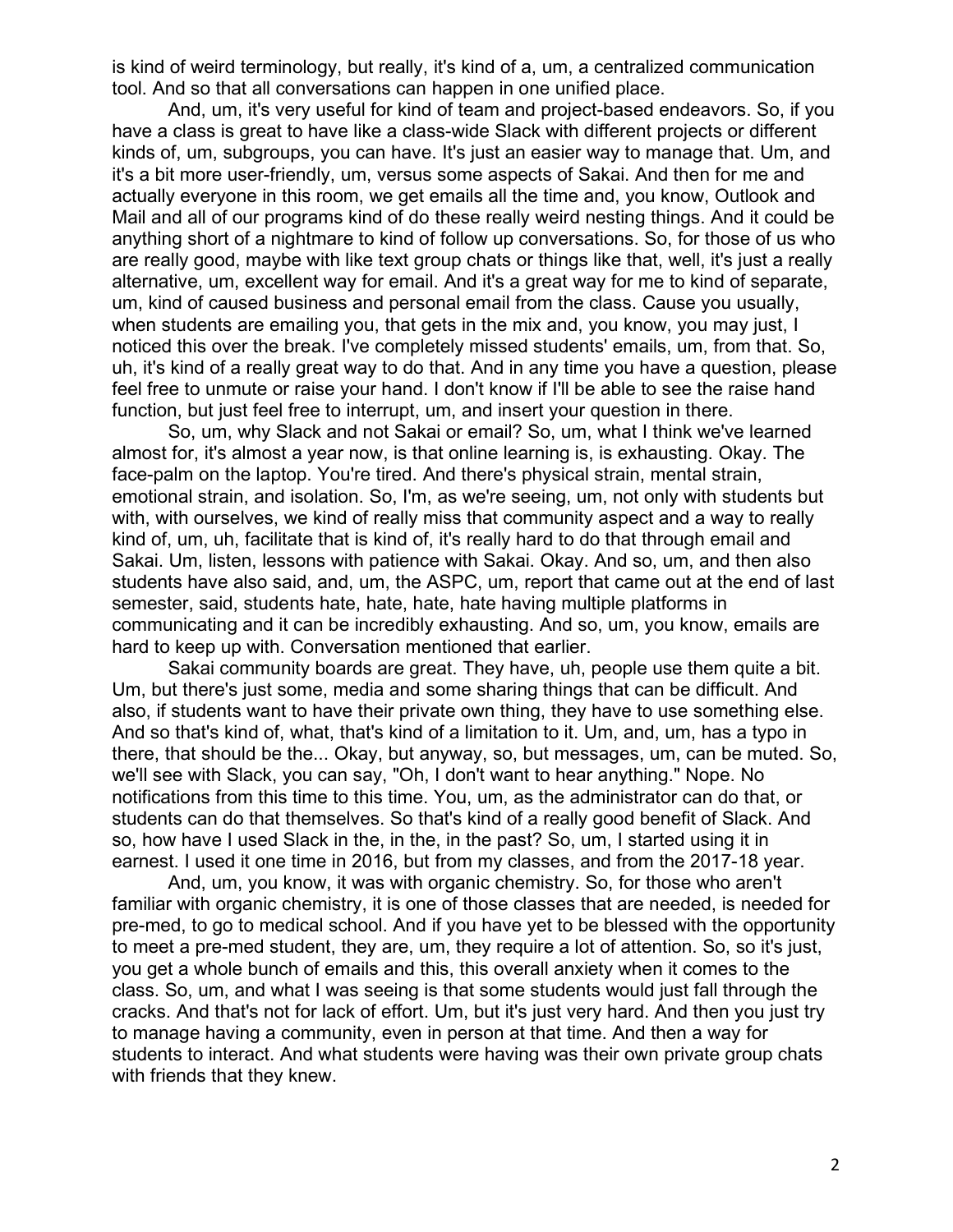But if you happen to not know anyone in the class, you were kind of left out of that whole situation. And so that was kind of the impetus behind that. Um, what was really nice is that, uh, I could communicate with students all the same time. So, I'll show you a tool that you can use. Um, that is really great for that. Then it also allows for private spaces. And students can share files really easily. They can just drag and drop a file. And, um, what it does, um, is that I'll show you a feature. We can kind of search and kind of see all the files that are there. Um, and then students for me, see one thread. So, there's the official, O-CHEM announcements one. There may be an organic meme one or something else that folks look at. Um, but, um, they can see it and see this one thing to look at.

Um, what was really nice, if a student sends me an email, they may hear from me right away, depending on where I am, they may hear from me a couple of days later, or I just completely forget about it. And so, um, what is really important with using Slack is if I say that's my primary way of communicating, it was really important for me to have behavior that symbolizes that. So, for example, I responded slower to email versus Slack. And, you know, and then I wasn't a complete, you know, I wasn't that mean. So, what I would do is I've got an email during Slack on, if I got an email, I would respond to them on Slack and just remind them like, "Hey, you know, this is just, you see how quick and easy this was?" This is a quick and easy way to kind of respond. If, um, if I got it, if I get an email and I didn't quite hear from, I'd respond on Slack and didn't hear back from them, as I say, okay, well, I copied what I put on Slack.

I sent them the email and just gave them a, you know, just test the temperature. Um, are you on Slack, or is it, you know, just kind of show them that this is the way to do that. And now that things are completely online, um, it's really great. Cause I, I use, I lecture, I have, um, uh, meetings with students and I take notes. And with Notability you just, a couple of clicks and it's uploaded to them, it's, sent it, sent it directly to them via Slack. And they have a whole thread; it's super easy for them to look at. And then students were free to create their own channels. There are probably conversations I had no idea what was going on. And that's fine. Um, but they only, they had their own channel. I think that is, is, is more recent. And I cannot remember the term or the law, but when we send, students, there is a reason why we're told by the college to send communications to students through our official email. There is like a whole privacy kind of thing with that. Slack now has that protection as well. So, if there is communications you have, it is archived. So those communications you have with your students is backed up and you're not kind of, kind of left off there.

Um, so I'm just going to give you a tour, just a really, really quick tour. My Slack desktop looks really, ah, complicated, so I have a lot of different channels and things, but I just want to show you an example for what happened this past semester. So, this is, um, last semester I team-taught a class of 86 students. 86 students who, um, perhaps had a, nicely putting it, a heterogeneous experience in the springtime when it came to online learning. And so, there was, um, they really needed a solid experience this semester. It was, I really want to make sure I did super well. It was 86 students. This is probably the second time I've taught this many students at the same time. And what we did is that we had different channels for different purposes. And I'll show you, I'll go through some of them with you. Um, and then, um, so with that, if you don't mind, I'm just going to give a pause and see if folks have any questions, and then we can go to a demo.

Nope. Nick, what was that note-taking app you said you used? Notability. Thank you. Anyone else got any questions? Okay. I am really good with pauses. So, the past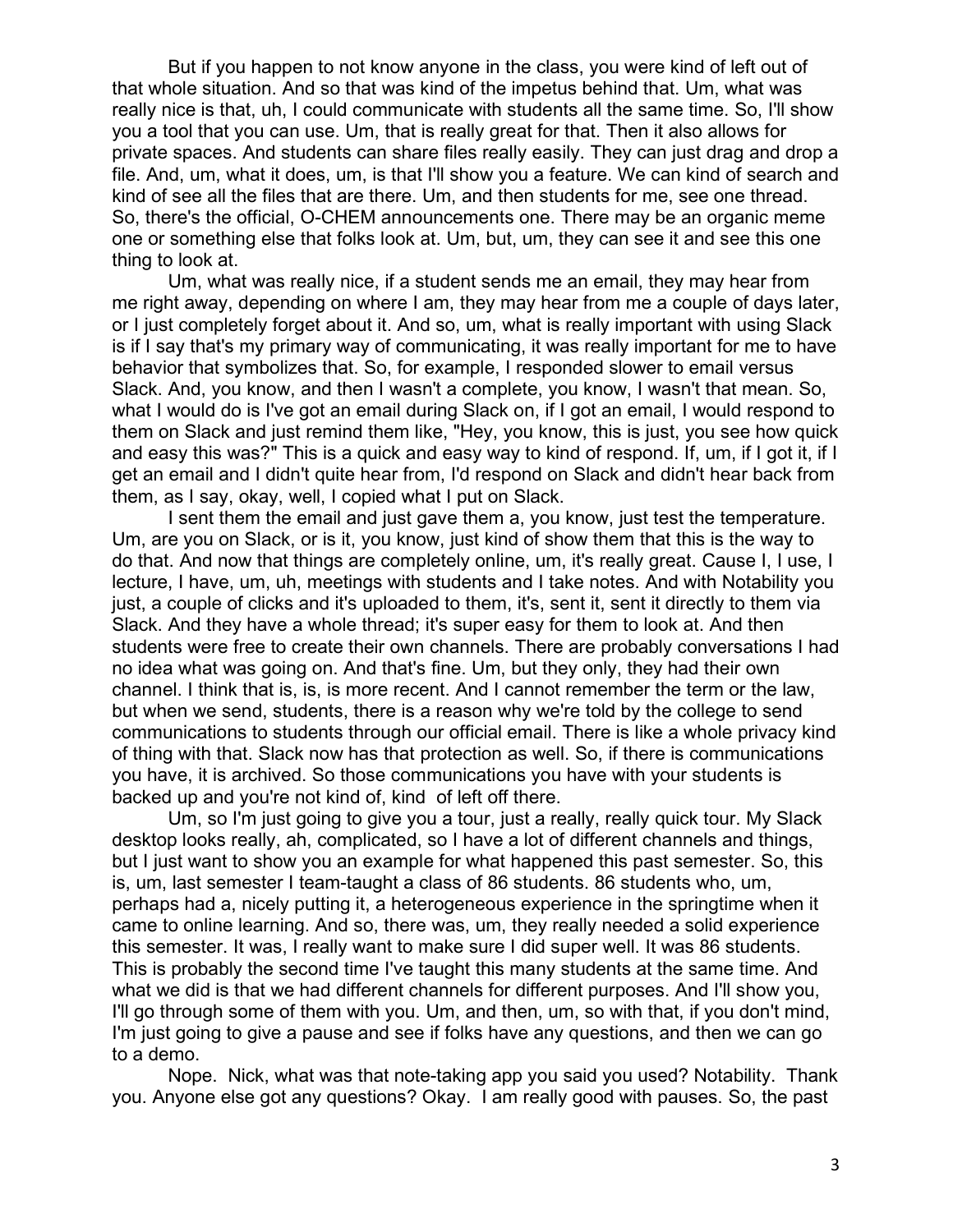semester, so I'm going to go ahead and, um, get out of this, this PowerPoint. Okay. And then I'm going to show you kind of my Slack page. Okay. So, this is my Slack. Yours is going to look a lot more streamlined and not a whole bunch of things, but this is, um, since I'm in division two at Pomona. Division two has its own kind of major Slack megahub. And then what we see here are the different channels. So, what I did is that I organize the channels by different things. So, for example, this is the new Slack channel for my class, my organic class, this semester. These are workshops that I was a part of, um, over the whole summer. And then, and then right here, organized all the different channels that worked with my organic class last semester.

So the first channel we're going to look at is Organic Announcement. So, this is just kind of some examples of how we were able to give links, able to give, um, give communication to students. And, uh, it was really nice to say, if you use the  $\omega$  channel, um, symbol, before you send out a message, it sends a blanket, uh, message to everyone who subscribed to that channel. So, you know, students are like, "Oh, I didn't get it." It's like, well, I know you're probably checking Instagram and Facebook and get that little notification. I, it's, it's there. Okay. Um, another thing is, you know, students can respond and say, okay, I've heard it. I loved that. That's great. And then, um, there was a question about an exam that I had. Um, you know, students were able to respond to that as well. Okay. Another cool thing that I think is really nice is that, you know, you're like, "Oh, I got all these different things." "How do I, um, how do I find a message that professor Ball sent a long time ago?" So, what I do, what they can do is they can go to organic announcements.

If they type in...organo, or no, organic announcements, orgs announcements, and then they can probably have a tool they want to see if I, something from Ball, so they can say, "Oh, okay, I want to find something that's from professor Ball." If I click on that, it just kind of gives all the different messages. And then it can be different if I shared it from different people. So, there's a way to kind of share all that information. Then another thing I think, um, is, um, helpful as well, is that, um, it's nice to kind of have different channels for different purposes. So, you know, it'd be, we, those, it was incentivized for students, if they have a resource that they found online that was helpful for them to understand that concept, to share it. So, we had an Organic Resources. So, you wouldn't notice there's an icon that's locked here. So, this channel it's only for students who have wanted to be a part of the class.

This is a channel that really anyone could have signed up for. It was public. And so here, you can just see some examples of students kind of sharing kind of their experience and something they found. And you see that it has a really nice, um, link. It gives you a preview for YouTube. There's a lot of great, um, a lot of great, uh, embedding and multimedia that you can do that would've been just a little more difficult with other platforms. And of course, something fun. There was an organic meme, kind of a channel where students put up kind of cute memes and had, had a good old time. So that was a kind of a nice way for them to kind of blow off some steam. All right. So, I kind of want to pause with that. Um, anyone had any questions?

Nick, did you get any pushback from students? Were they like, yeah, I get it. I'm on it. Yeah. And I can, I'll talk a little bit more about that a little bit later, but I do think there was some fatigue, right? So, there's a, there's a threshold where Slack can be almost like getting the email thread. Like, "Oh my God, there are so many things to look at." Um, so there was a couple of things that I did. One, if a student had limited internet access, it was super, super slow, but emails work, and I was like, that's fine. We'll just communicate through email. That's cool. Another thing that I did for students is that on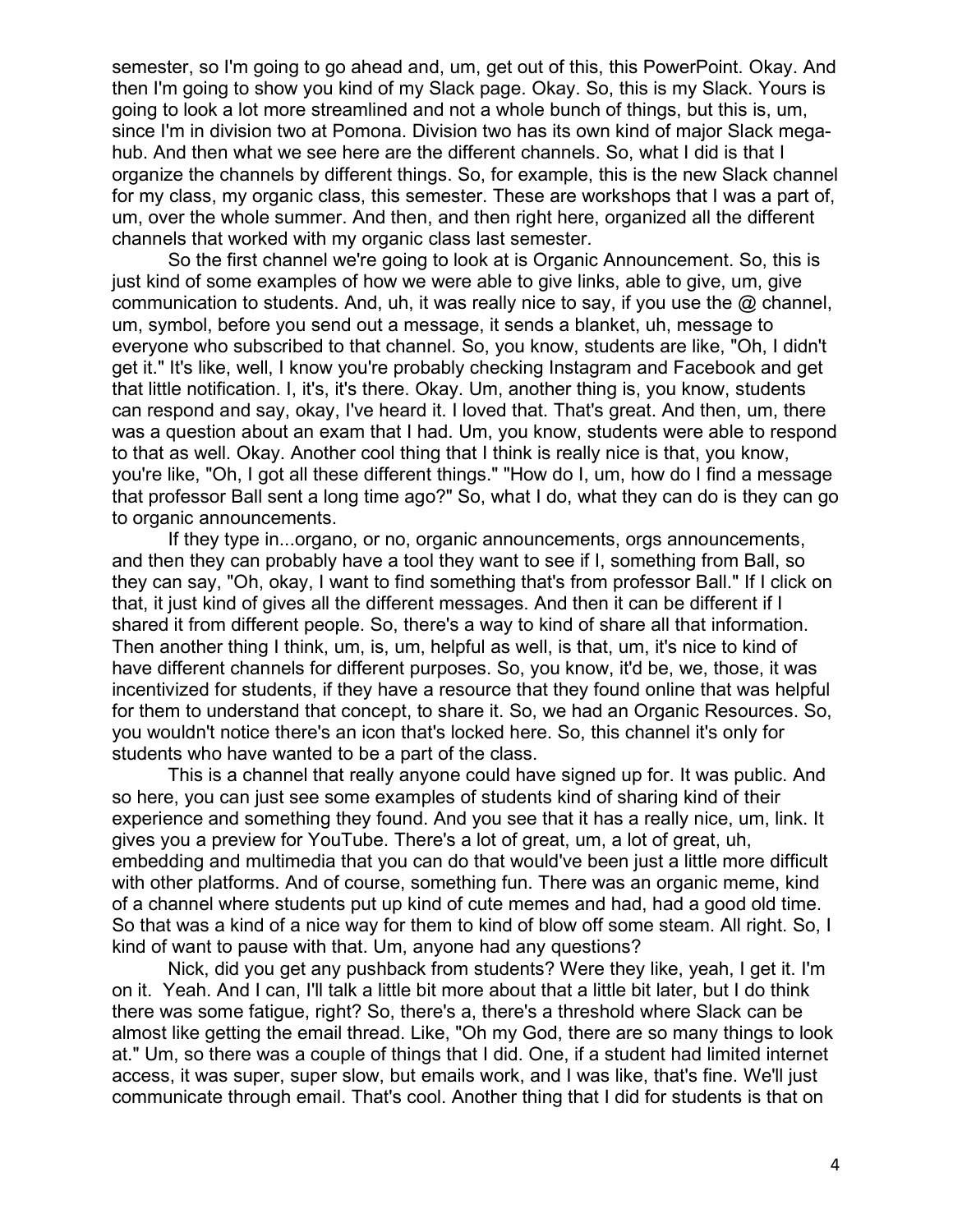the, I took Katie's advice, made different lesson plans for every week. And so, if there were announcements that were missed, I just had a running Google sheet for every week, so they can kind of see those announcements. So, um, when it came to course content, everything was on a, um, Sakai lesson for each week. And if they happen to just miss an announcement, they know that it's there. Uh-huh. So, I, I use that. And then I also use the pinned function. So, it was really nice with the pin function is that students can, um, so you just click this little pin there, and really important messages. They, they'll just know that they can just kind of look, that, at the pin and it's chronological.

Thanks very much, Janet. Anyone else have a question? So... So, one thing I did is that I asked Susan if I could use her as a guinea pig. So, I just wanted to show you how messaging works. So, um, so say, I don't know who else, I, this one, someone, I want to message. I'm not quite sure who, I'll just type in. So, if they're a part of the whole Pomona Slack, they will pop up here. So, I'm going to write a message to Susan. We've already been chatting beforehand. That's great. And then I want to type a message here at the bottom. Okay. Great to see you today. And it pops up. Right. And then Susan, on, on her end, if she wanted to, she could hit the emoji. And, oh she's typing. You can see she's typing.

Yes. Great. And you see how in one spot, it's divided by, by date, it's divided by, um, so with a student, you can see all the communication that you have with a student at a given time. Okay. I won't, I'm going to press the button. Susan don't answer. But if you, if you want to, if the student wanted to have a video chat with you, instead of having to bounce between Zoom and Slack, you can quickly call them up. It won't, we won't have her do all that, but it works very similarly to Zoom. And you can say, "Hey, you know, can we just, is it okay if I video conference you really quickly?" And if they can do video, that's fine. They can do audio, but then you can kind of have, have this conversation all at the same time. So that way they won't have to log into Zoom and take on more bandwidth and do this at the same time. You can just talk to them verbally at the, um, without having to deal with the issues that come with Zoom.

Okay. All right. Just take a little pause here. Folks have any questions or anything like that? I don't really have a question, Nick, so much as a comment. Um, one faculty member did ask us for a backup plan, like if Zoom goes out. And, um, you know, the only thing I could think of was to do just what you did. You can do a group call, but I think the limit is like ten or something like that. Uh, but so just for the folks here, I mean, at least you could get out the message of let's just quit going. You know, if you needed to have synchronous time with them still, you could do it in small groups. Cause otherwise, we don't have, um, a backup for, for Zoom. So just noting that. Uhhuh.

Thank you, Janet. And you can also share screen just like you would with, with Zoom as well. So, um, especially if you have small groups, for those who may be teaching, um, groups where you have like peer evaluations, or you are having readings, or you are having, um, group, ah, small group discussions, this might be a nice way to do that. And then students can annotate and write-in comments at the same time. Anything else?

Okay. Well, uh, that's the demo. Okay. So just some, some challenges and lessons learned, um, as we mentioned before, and Janet asked a very astute question, they can get overwhelmed, right? So, there are ways that you can incentivize that. So, for example, um, one year I said, you know, Oh, actually this past semester, I said, well, you know, if you share a resource with the class, um, that helps students, other, your other collective member (we call ourselves a collective) um, better understand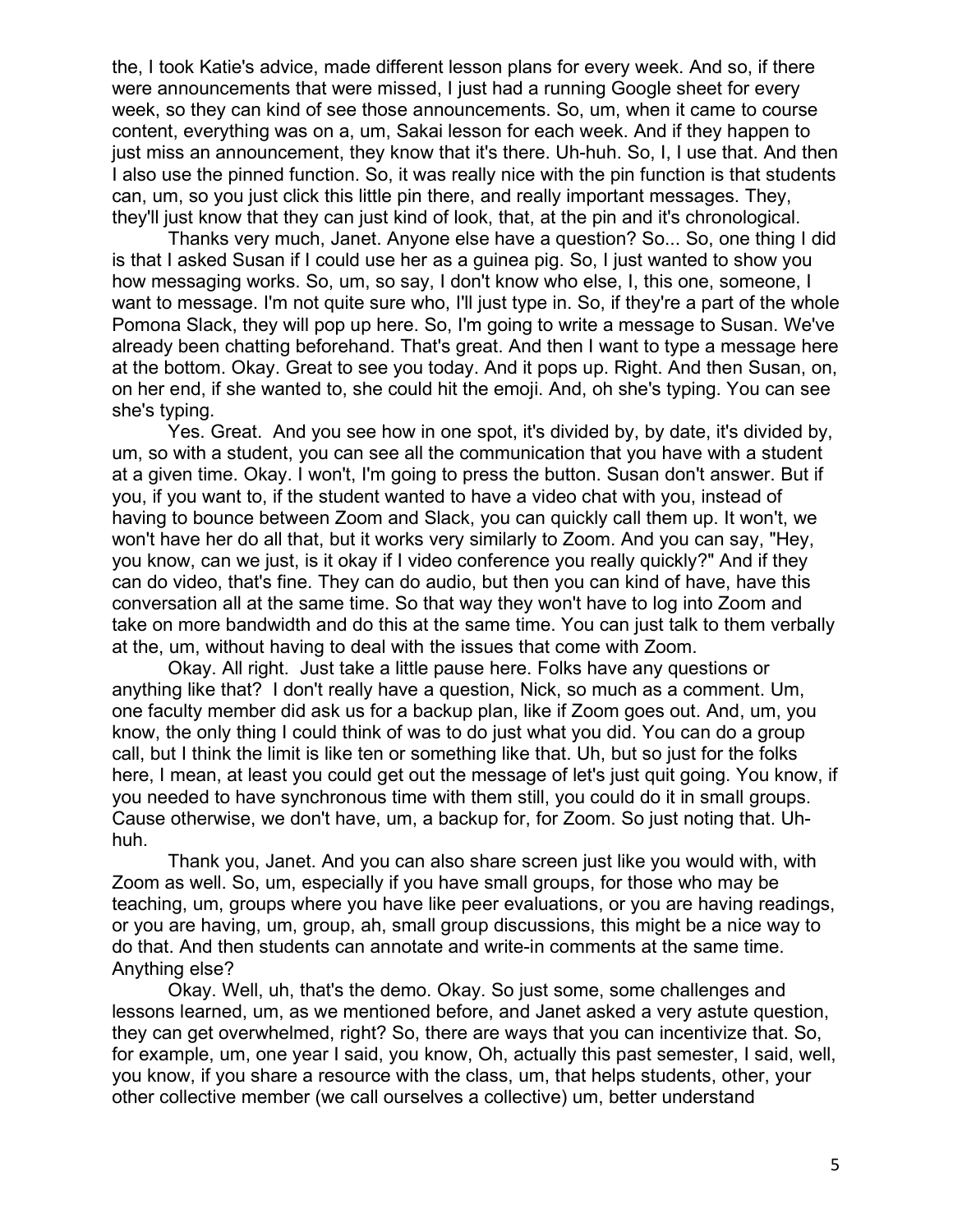something, you get two points. Okay. So, and I said, only on Slack. So, I'm not checking where else! And trust me, ah, a lot of students, and it's so fun, ah, interesting. They could only do it three times, but you'd be amazed. Like students just kept sharing. Right. Because it was a nice way to kind of engage. Sometimes I do a call-in to check if folks are using it.

So I said, "Hey, you know, um, just want to check, make sure everyone's on board." You put in something silly and, you know, give me a thumbs up or whatever, and usually, that's a way to get people in. Um, there is a way that, um, Slack can send them an email notification, if something posted to your, your, um, to your channel. Uh, that's on the students. So, I'm sure there's a way to kind of, um, get that working on Slack. Um, as I mentioned before, I have a Google link that basically summarizes the weekly messages. And then, um, I purposefully, as you heard from the, um, kind of like the collective resources channel, but I, I, um, structured assignments that required them to use Slack. And each assignment can have a different channel. You can get rid of the channel and after a while. Um, um, but students will not want to use it if you don't structure some way for them to use it. Um, so, uh, ITS did a fantastic job having a really easy way to onboard students onto Slack and get them started. So that's the link at the bottom. And a great thing now that was different, probably even at the beginning of past semesters, is that most students are, are kind of already onboarded onto Slack. So, there is a smaller activation barrier for them to get started. Okay. Oops. Uh, yep. So, with that, I'd like to thank you so much for listening to me talk and I'll be more than happy to answer any questions you have.

Yay! Nick, I have a quick question. So, you know, when, when Pomona gets back to, you know, face-to-face classes, do you envision yourself still using Slack the same way or differently, or, or have you given that much thought? And... I think I will still use Slack as a way to communicate directly with students. I think I will still encourage them to communicate with each other with Slack. And I think the main reason I would say that is because when they have their own group chats, right? Um, A it's a different app for someone to do, not all students have unlimited data plans, they may not be in a place that, you know, so I think, um, an equitable way to do it would be to have spaces where they can openly talk to each other, openly kind of ask questions. Um, that's outside of this small kind of silo group chat thing. Um, what they don't know is that the chats are being archived. But anyway, so I, I do, I do tell them like, you know, this is akin to email. So, if you don't want something to be on an email server, you probably shouldn't use Slack. If that makes any sense. Um, yeah, so I think I will still, I would still use it hopefully. Um, I think as far as productivity teams, I also have like stuff with teams, teams tend to be, teams would probably be better for a department when it came to productivity, like sharing documents, cause everyone's using a Word or a Microsoft suite. Um, but yeah. Students are really, they're on board. Getting staff, getting kind of staff on board too, getting faculty to use it has a high threshold. Yeah, Katie knows.

Okay, great. Thank you, Nick. Um, anyone else wanna share out? Maybe if you were using Slack or thinking about using it? No. Okay. No problem. Well, so thank you, Nick. And, um, next up is Jessica. So, I'll pass it over to you Jessica. And you're muted as well.

So many things to do. Um, I'm, I'm just going to chat with you for a little while about, um, the importance of, um, making sure that your communication is going in three different directions. We're gonna talk about kind of this three, um, legged stool of, of effective communication, um, with students and how that builds community. Um, and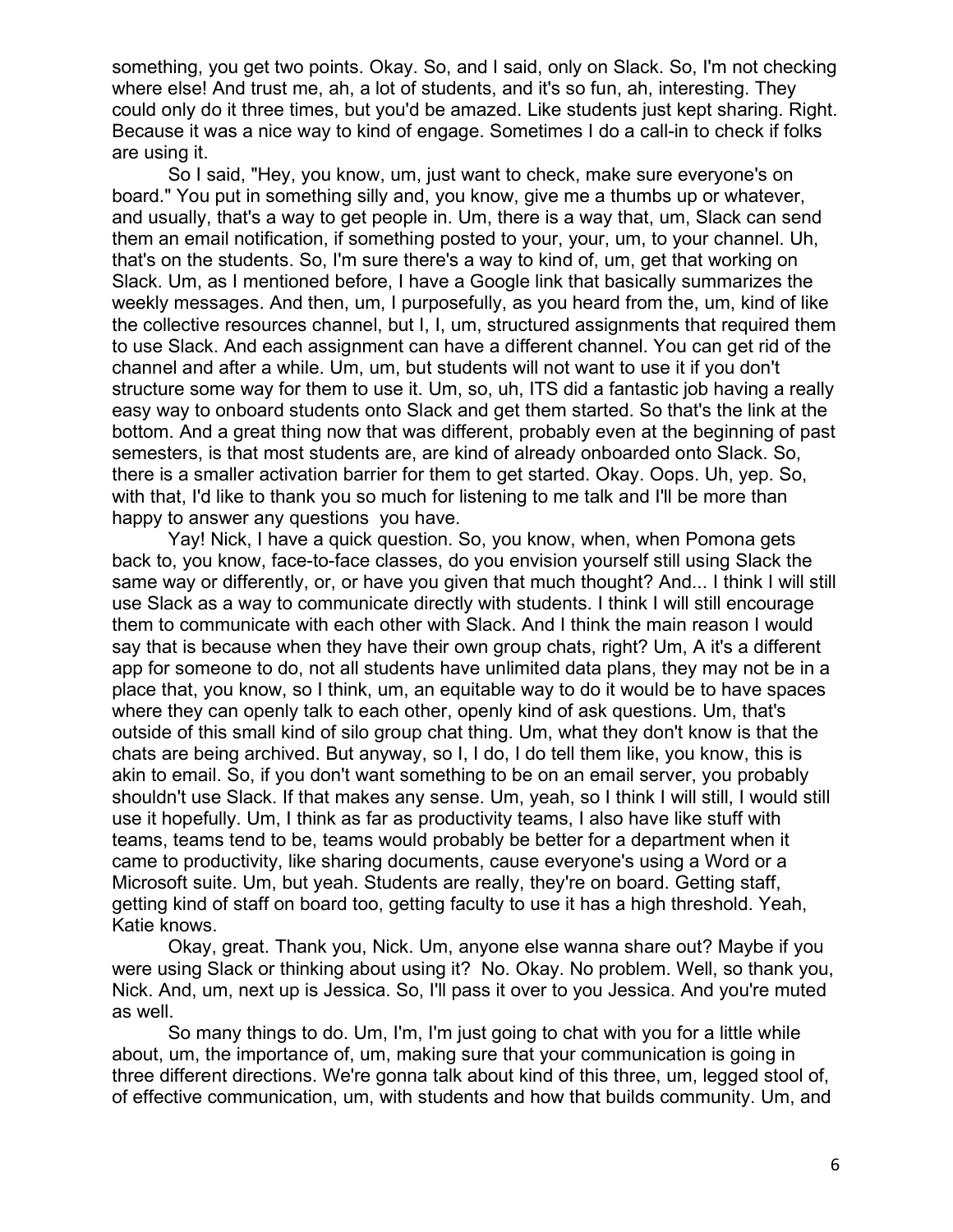I didn't prepare slides, but I do have a document I would like to share if that's okay. Let's see if I can. Mmm.

Let it be a mystery. Nope. Sorry, just one second. I copied it, but then now it's been a while and so now it's not going to show up again. Um. Here we go. Let's try again. There we go. All right. Solid.

Can somebody give me a thumbs up if you can see that okay? Yeah, I like that. Okay. And I will also put it in the chat the same link so that you can have access to it if, um, if you want to review later for any reason. Um, so, but like I said, there's really, when we look at the research about what builds community in an online class, um, as it turns out there's really three pieces, um, that we need to think about. We need to think about faculty-to-student check-ins and that's sometimes what we think about. Um, we need to think about student-to-faculty communication. And then we also need to think about, um, student-to-student communication. And I'm so glad Nick kind of ended with that, um, about having back channels and, and, um, private conversations because it's actually critical to student community to have all three of these.

And if all of the communication is unidirectional, if it's, say only coming from faculty-to-students, um, students feel invisible and they feel like they're being told a thing, but they're not feeling like they're being heard. Um, experience, my daughter's a sophomore in college and she said like the greatest revelation of this last online semester was that one of her faculty members checked in and said, you tell me now what's happening to you so far, you tell each other what's happening to you so far. And she said in the previous, um, that March to May quick switch to remote education, nobody had asked her that. Right? Um, and so even though the classes were fully online, and she hadn't met her students, her fellow students, um, in person at any point this last fall semester, she felt more connected to them. Um, because that faculty member paid attention to all three aspects of, of, um, the, the sort of three-legged stool of, uh, building a community.

So I want to just mention some ideas really quick that might work. Um, some things to know about me: I'm pretty low-tech, no tech kind of girl. Um, I think that it, it does take time to teach students new technology and, um, we have to make a decision about how much time we want to spend, um, teaching students technology versus teaching them what's in the course. Um, and so I, I liked that, um, Nick said that if you're going to have students learn a new tech like Slack, um, that you give them some time to practice and some space to practice. Um, that said if, if you don't have that space and time in your class, um, I wouldn't suggest like adding a whole bunch of new technologies, right? Use the things that already exist that students are comfortable with. You can still build community that way.

Um, and then, um, so that's, I think that's a really important thing to, to know is that these are going to be pretty, pretty low tech. Um, all in all. Um, the other thing is I wanted to give you some ideas of things that you can still do after this online semester is over. If the universe is just in good, um, we will be back in person next fall. And I am hopeful. Yes. Um, that said you don't wanna invest a lot of time in finding new ways to do things only to have them not be useful to you, um, when we go back in person. And any of these things, you can still do, uh, with a face-to-face class, so to build community as well. Um, so like I said, a couple of things,

I'm going to make this a little bit bigger, ah, ooh, that's way too big. Um, like I said, um, one aspect of this is faculty-to-students. So, these are things that you're going to initiate and that students are going to receive from you. To, to let them know that you are a communication partner, to let them know that you, um, are there with them. Right?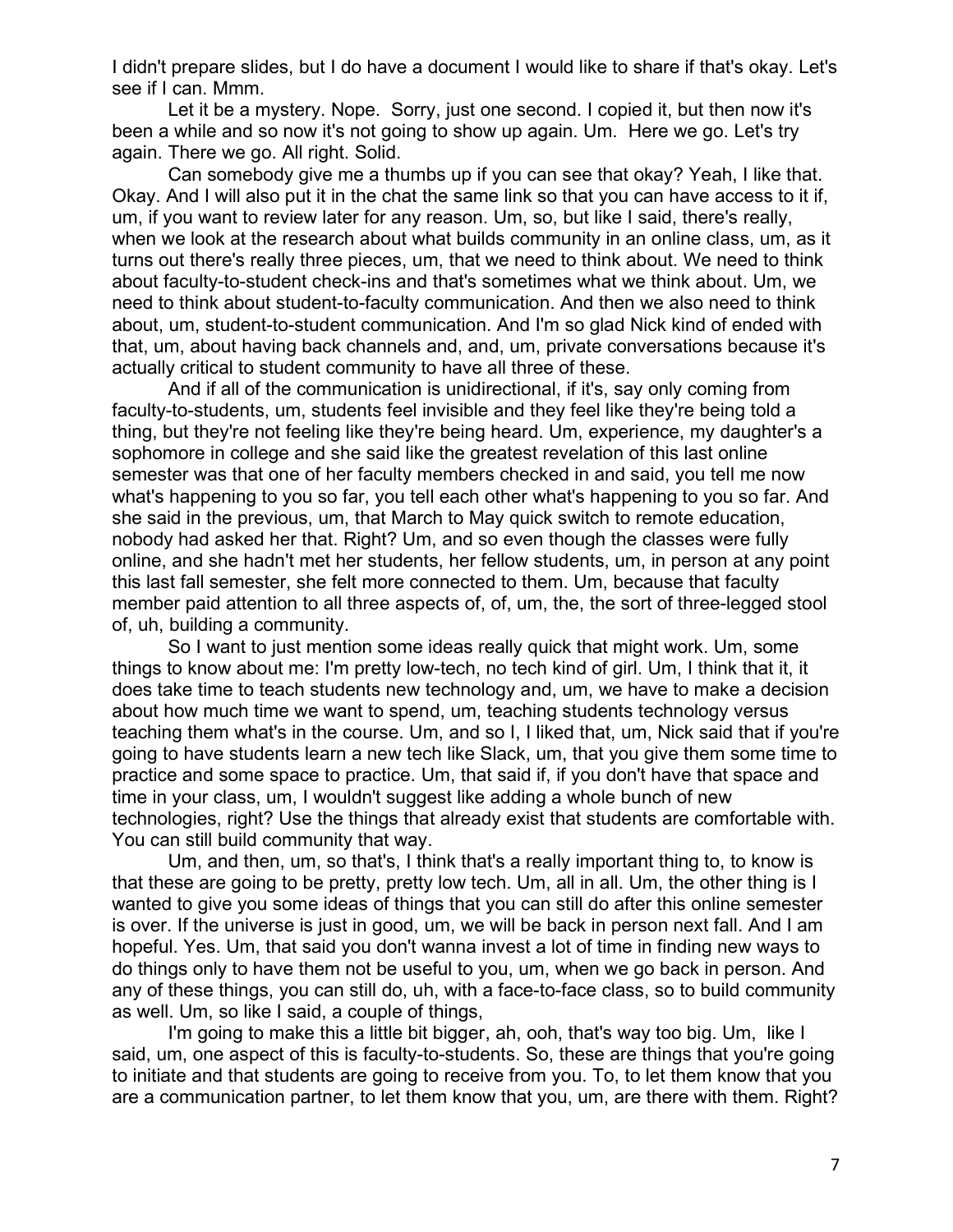Even when they can't see you. Um, I think it's incredibly important to send weekly notes. And this is something probably a lot of us maybe, um, realized maybe even a little too late was pretty important way of, of making sure students got the announcements. Right? Hey, don't forget this is due this week. Um, but also, it's a great way to say, listen, I am going to be a consistent presence. You can count on me. And so much of building community is about building trust. Um, and so weekly, regular students know what's coming kinds of notes that can be through the Slack channel.

It can be through, um, a quick one-minute video that you post. Um, it can be through, um, you know, email notes or, or notes through Sakai. Um, anything, one that students know that's where it's coming to, and I think that that was another really important thing that Nick said, is like, students need to know that this is your main channel for communicating these things. Um, and that also that it's going to be regular. Um, and, and if that is going to be the kind of first step, and so I gave some ideas here about, um, you know, different things that those weekly notes could look like. Um, I am a huge believer that this should continue to be a practice that we keep after the, after we're back face-to-face. Um, that, that letting students know that even when they're not physically in front of your face, you are thinking about them, that you are thinking about ways that they can be successful, um, that you're committed to that.

Um, and it doesn't need to be long. Nobody's asking you to make 25-minute productions. Right? Um, just a quick check-in video, as like I said, as low tech, unproduced, as possible, um, is really gonna help your students. And, um, and it's really gonna show them that you're a committed conversation partner. Um, I also think in terms of faculty-to-student check-ins, an early appointment is a really important facultyto-student check-in. Um, this is, we know from the research, critical for first-year student success. Um, and especially in, um, in this particular scenario. Right? It's going to be extra important that those students aren't just disappearing before we ever get to see them on campus. Um, and so making sure that students schedule an appointment, um, telling them, you know, if you're going to, like some kind of Zoom office hour, or through your Slack channel. I didn't even know that was a thing. That's very cool.

Um, and anything like that, that's just a 10 minute, "Hey, you know, how's the first month of class been going?" Um, "Here are some things I've noticed about what you've been up to, to date." Um, this is, uh, this is you giving them some information that you have seen that they are being a successful participant in the class. Try to make these meetings as positive as you can make them. Right? Um, there's lots of time later for, you know, if there needs to be a come to Jesus moment. That's okay. Um, you can have those meetings later, but, but in this first month meeting, not long, again, not involving a lot of things, but just saying, "Hey, I've noticed you." Um, boy, that makes a difference in how, how students feel about one motivation, right, they're more, motivated, so we know students are more motivated to continue your class if they feel like their work is being recognized, which makes sense.

That's the way we all feel. Right? Um, but also in terms of their persistence and their, their desire to, um, to be successful and to engage. Um, and so, uh, those are two faculty-to-student things I think could work really well. Um, but obviously we want that communication, not just to go from us to them. We want them to have time that they can check in with us. I don't know if you've seen these, these are some of my new favorite things. These, which blank are you today? I've seen, which Prince are you today? Like Prince and The Revolution Prince. And then it's nine pictures of Prince and you get to pick which one you are. Um, which hedgehog cake are you today? Which llama are you today? It's that, the picture on that far right of the screen. Um, and as students are, are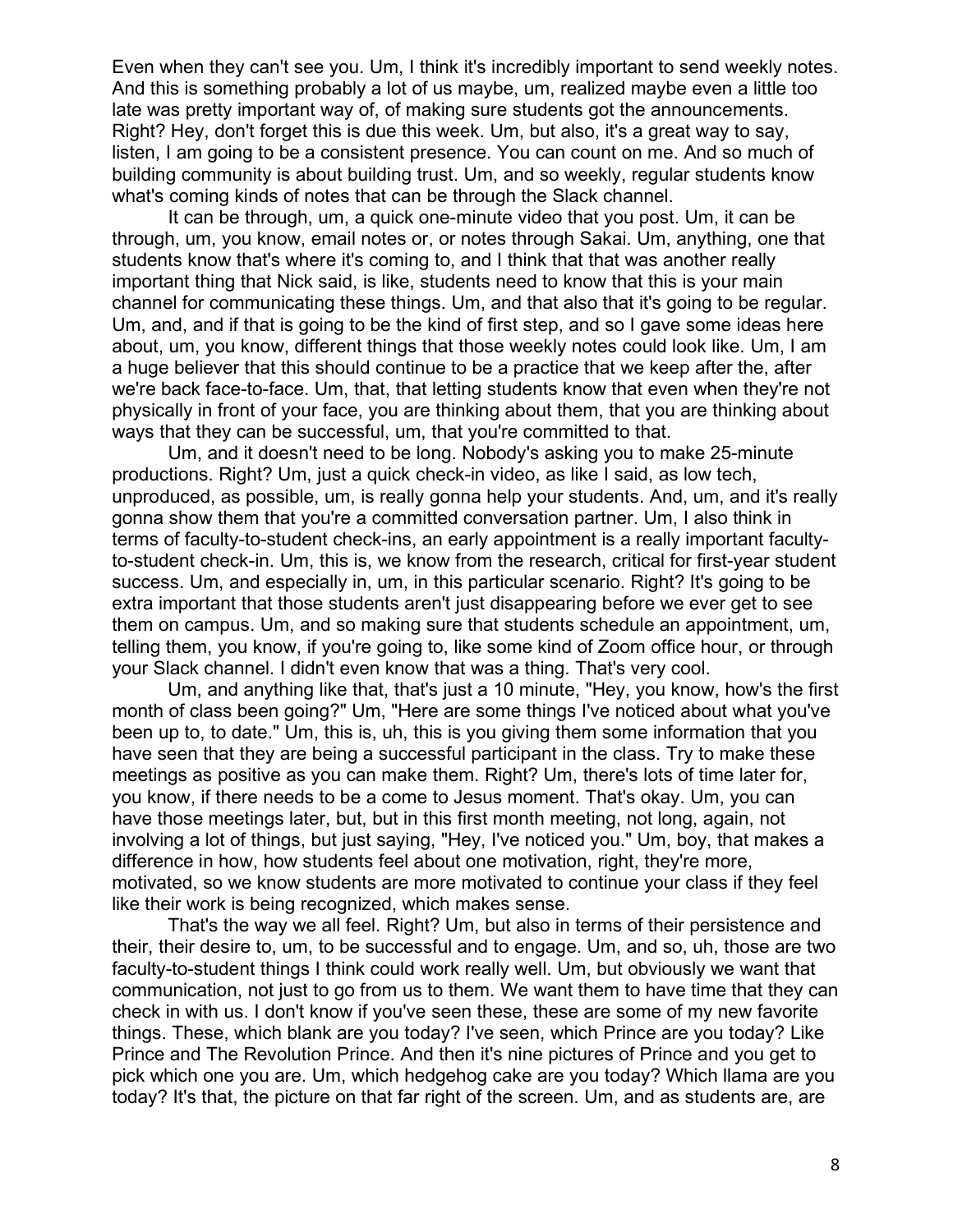gathering, especially if you're, if you're, um, having a synchronous meeting, um, just have them just post that on a slide and leave it up there. And then students can just type a number. You get really quick feedback. Um, if you get a whole bunch of number eights, right? We're, we're all stressed-out llama. Um, then maybe, maybe we should think about, okay, let's maybe readjust how much we're trying to do this time. That's really great student-to-faculty. Um, and especially... I'm not sure I knew that, that was the stressed-out llama. There might be some... I think nine is. I don't know. I think... That's true. That's a good point. That may just be confused llama, or this is the end of the week llama. I don't know.

Um, so, but, but it does give students a chance to get some quick feedback to you. That's really important. And especially if you act on it. Right? Um, if you have a, you know, a whole bunch of students who are saying the same thing, maybe say, okay, well, let's talk about why, you know, this is happening. That it, its, just take a couple minutes to do that, and then adjust accordingly. Um, students can't learn if they're stressed out, if they feel unheard, um, that's just not, it's not possible. It's not how learning works. And so, giving them a chance to, to give you some feedback, um, or similarly, what one word describes how you feel about X topic coming up. Um, for example, if I were taking O-CHEM, I would really want to have, like, I have several words because I did not do well in chemistry in college. Um, and, but it might be great to hear those from students and have them see each other's too. That's part of that student-to-student. So, you can put them in a world, Word Cloud, or they can send it in private chat, and then you can list them all out, um, on a slide or something like that, just so students can see, um, that you're attending to their feelings. Because the other thing we know about, um, effective learning is that it takes into account emotion.

Um, so that's just really quick student-to-faculty check-ins. Um, another thing that, um, helps build community and helps build confidence in learning is, um, some kind of monthly review. Um, students, can, you, you can use Survey Monkey, Qualtrics, Google forms, um, depending on what you feel comfortable with, just give students a quick link. Short, anonymous surveys about their learning to date. And this is really, really critical, important piece. That it's the, the short surveys, the monthly reviews are not, um, how much did you like me, right? It's not, it's not personality driven. Um, because those kinds of surveys don't actually give us, um, actionable data. Um, instead, we want them to be learning driven. So, um, engage their prior learning with a survey. Like what scares you, excites you, or motivates you to take this class? That's engaging what they know already about the subject. Or how are the problem sets or discussion boasts or weekly assignments going?

What might you want to do differently on those assignments in the next month to ensure you're learning your best? Right? So, it was focused on student learning. What are you most proud of? Again, engaging that affective dimension of learning. Um, we tried a lot of breakout rooms this month, how, how did that help your learning, or did it? You know, what changes might we make? Um, and it's always great when students hear that you tried a new thing and that you want feedback on it. Um, students, aren't given a lot of opportunities to talk about their learning, unfortunately. They get a lot of opportunities to show they've learned something or not, but not to talk about how that happened. And so, to say, "Hey, I am learning a new thing." "I tried this new thing this semester." Um, and I did it because I heard that this is a thing that helps students learn better. "How did it go?" Right?

Um, and the, and you can use these monthly. And then again, um, use that feedback to make little adjustments. You're not talking wholesale adjustments. We're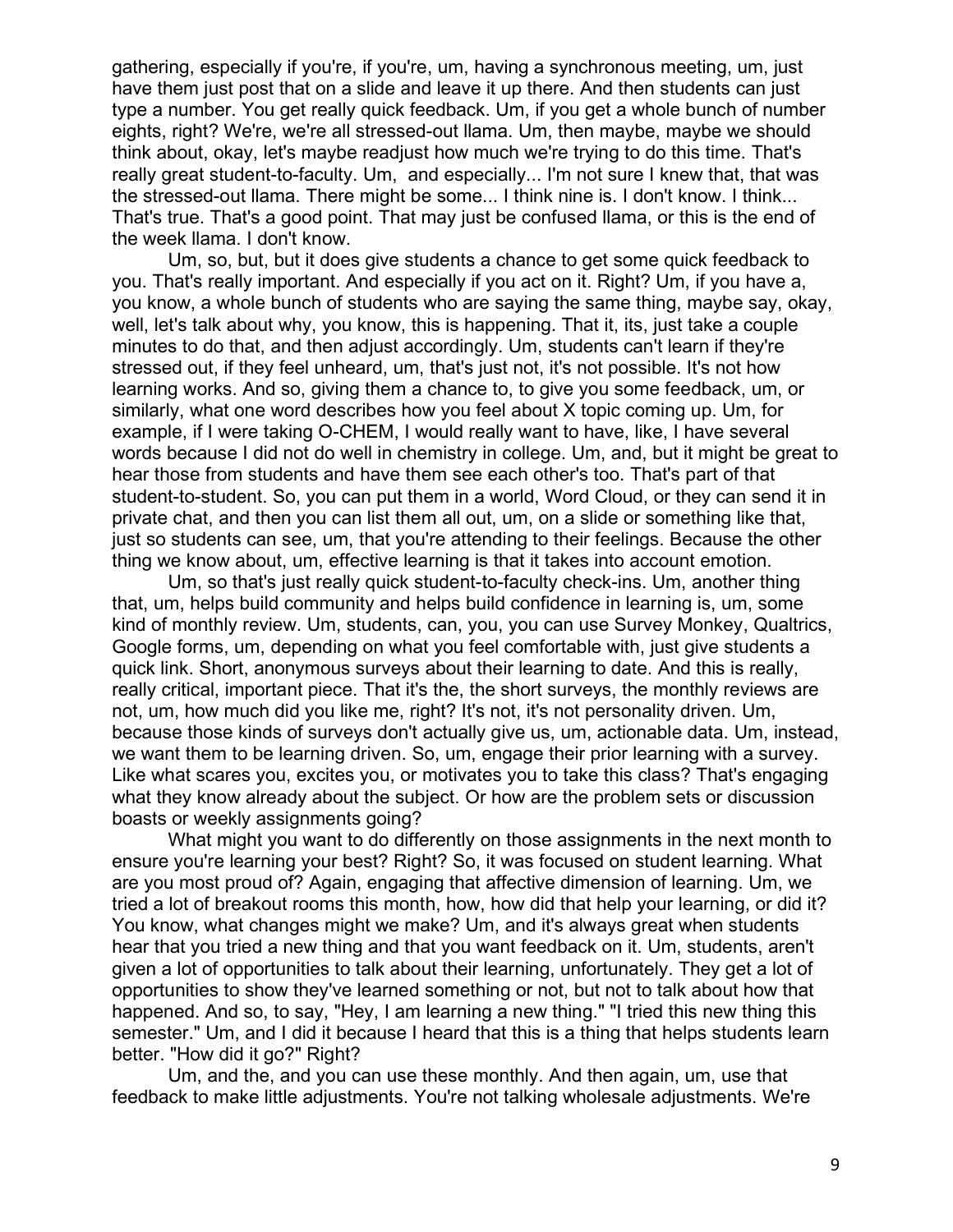not asking you to reformat glasses, right, based on these things, but to show students that indeed, that you are a reliable, um, advocate for their learning. That is a huge thing in terms of building community in the classroom. And again, these are things that you can continue to do well after, um, the, we're past this online semester. Um, you know, you can start all your classes with which llama are you today if you want. Right? Just leave it up there. Um, uh, I'm, I'm quite sure there is going to be one after this week about which Bernie Sanders are you. Uh, if there isn't one already. So, so good times. Um, and then the last one, and then I'll, I'll, um, give us some time to chat about this.

Um, and I'm thankful because, um, Nick already mentioned a lot of these, which is so great. Please, this, please ensure that students also have a chance to talk to each other. Um, and that can be an, like, encourage them to say on the first day of class, "Hey, I want you guys to set up your own back-channel communication." Um, I, I encourage that. You're going to learn so much from each other. You won't even believe it. Um, group chats, Slack channels, anything that you do not look at. And tell them that too. Say, I'm not in this, because this is about your communication with each other. Um, and that's actually kind of important to students to know that they have your permission to do that. Um, and that you won't be checking on it because, um, it gives them a chance to say, "Oh, my students really my, my faculty member really does want me to meet other students and to learn from them." Right?

Make that very explicit. You're going to learn from each other. Um, and then, um, from there, you know, step away from it. Um, and, uh, again, this is, you know, and if one, but this was another thing that my daughter said in, in her, um, online semester, um, that was the, the faculty that gave them permission to set up their own backchannel lines of communication. Um, and, and then let it go, didn't interfere. Um, though she learned so much from those students because she had this, in other classes, she didn't feel like she had that avenue, or she didn't feel as comfortable, uh, setting that up, um, because they hadn't, there hadn't been this explicit, like, please do this. It's good for you. Um, and then, um, if you are using Sakai discussion forum, um, you may want to set up a, just a student lounge discussion, um, forum. And that, say to students, this is places for you to make announcements or get support from each other that maybe is a little more, I don't know, publicly kind of things. Right?

A quick check-in. And the great thing about this is this helps you cut way back on the number of emails you might be responding to. Right? If students can ask each other, "Hey, what was that problem set that we were supposed to do for today, for tomorrow?" I hope they're saying for tomorrow, at least for 15 minutes from now. Um, then, then that saves you, you know, 42 emails on that topic. Um, and so having that student lounge, and also it allows them to expand their vision of the community beyond just the walls of the class. Um, if you, if they say, you know, "Hey, I just wanted to tell you, the office of black student affairs is having X event, um, this next week, um, everybody's welcome," or right. Um, or the queer resource center is doing this event. Um, I hope you can join us or something like that. Um, it allows students to, especially students who for this year have not been on campus at all, right, to at least imagine the community that they're, that they can be a part of.

So those are some suggestions. Please don't try to do all the things. Um, just do a couple things. Um, but, but do you think in terms of the sort of three-legged stool, that there's, there needs to be space for you to communicate with students and in ways that build trust, for students to communicate with you in ways that, um, are open and, and encourage them to take responsibility for their learning, and for them to talk with each other, um, to ensure that sort of robust community that we're looking for. What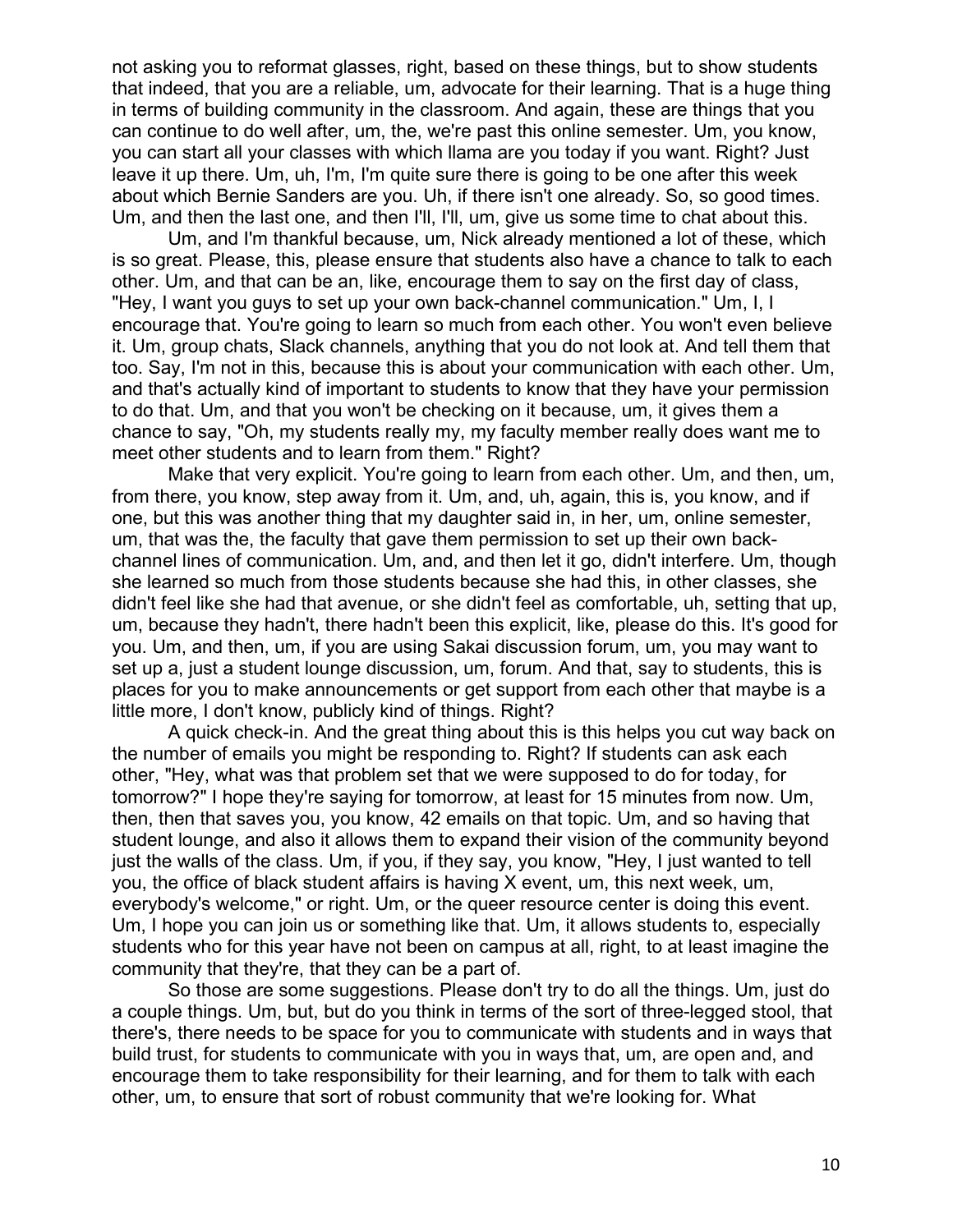questions do you have for me? I'll stop. You all have that in the chat now, so I can stop sharing.

Go ahead. Some thoughts that I'm struck with is, I agree, all of that sounds fantastic and if I were in my ideal world, I would do every single one of those things every day. And I feel like the same things I ask of my students, because, you know, ideally, you've read the chapter before you come to class. And then after class, you look at the chapter again and you highlight. Like, there's all these things that would be ideal. And I have found it very rewarding at times when it's occurred to me to check-in with the student and say, "Hey, I really noticed your problem set got better since, you know, three weeks ago and I really want to recognize that." And I know that, that student answered, and it was meaningful to them. It really just made me feel bad about myself, that I didn't do that for the other 32 students. Um, so while I really want to do all these things, I also am thinking about how much can I expect of myself also in this pandemic. And if maybe there are some things that are, that you've noticed, so that other people have noticed, are the like key things to make sure I do, even if I can't do the other ones. Like what's my shortcut to success here?

Um, so yeah, that's, thank you. That's really important. And I, I'm absolutely with you, which is why I said, please, don't try to do everything. Um, and, uh, I, the great thing about the student-to-student conversation is that you can just kind of set it and forget it. Right. Um, and, and so that, that's one thing that's, I think pretty easy to build in that we maybe don't ever make explicit. That requires very little effort on our part. Um, uh, the other thing I would strongly suggest if, if nothing else that, um, that maybe, I don't know, you can find ways to combine two of these things. For example, if you're going to give feedback on a paper anyway, I don't, um, or a lab report or whatever we're doing, um, anyway, that instead of typing all that out, that you schedule a ten-minute conference with that student. And then you can do both, two things at once.

You can give them the feedback, they need to be successful in that assignment and you can do that, that check-in, that early check-in. Like, man, I really, I saw this improvement from this to this. Right? Um, and so thinking about ways that you can combine things that you're going to be doing anyway, rather than multiplying the work. Um, that can be, that can be really valuable to a student. Plus, the thing about, you know, sometimes written feedback, is from students, can't hear your tone. And so, and that's especially hard when they're reading electronic feedback. And so, um, it gives them a chance to, again, build that trust with you because they can hear that you're, been through, it's about what they're doing and that you, you know, you think that they can really succeed. So maybe, maybe thinking about some ways to combine things you're going to do anyway. Thanks. You bet! Yeah, please.

Hi, excellent, uh, presentation, Jessica. Thank you so much. Um, one question I had was, um, how important is it? And I think you mentioned this before, but what have you found some good ways in which, so for example, I would do the, the, they would have like anonymous feedback so they can just send in whatever. But then I also incentivize from them to just think about two questions every other week and actually gave points for that. And maybe that's what worked, but I was thinking about, what, when we get feedback from them, what have been some good kind of, um, maybe prompt questions that you may ask and, um, frequency. So, is it just open-ended whenever you think, or is it like, okay every week and you'll get a point for doing this? I want to hear some type of feedback.

So I don't, I think there needs to be a happy medium between, um, never and once a day or something like that, like too often. Right. Um, and so I think, um, every,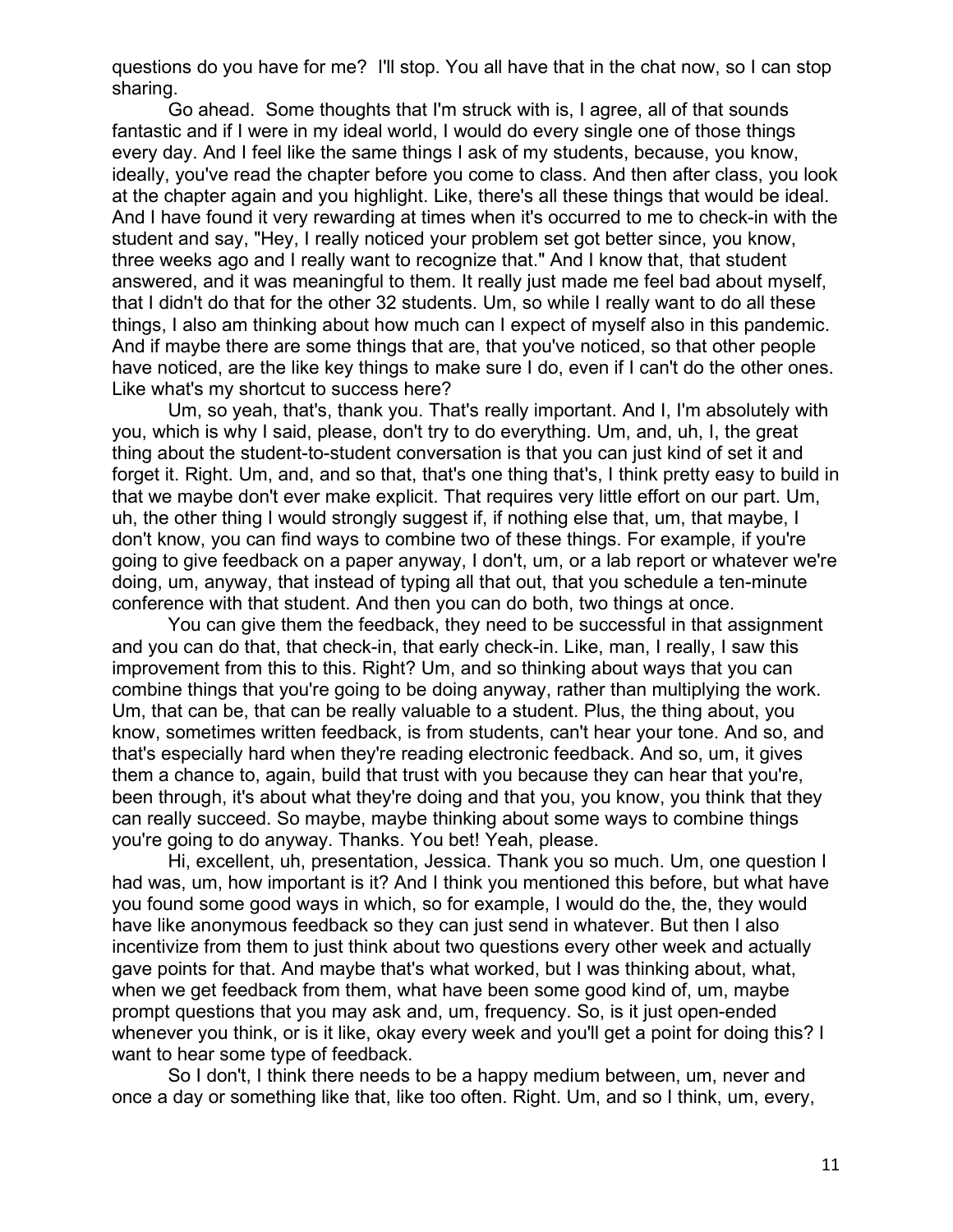part of the reason is if you're just asking students for their immediate feedback on something that they just tried for the first time, or, or just learned for the first time, like, did it work to learn it this way? Probably the students haven't had time to process that, to think about whether it is successful. And so, making sure that they have, you know, a couple of weeks, um, between survey, um, prompts, um, and what, another thing that I think related to the first pretty question that's really important is that you use the, whatever, whatever it is you want to know, right, is this helping your learning? That's that, to me is the fundamental question that we should be asking our students. Right?

Is what we're doing here, helping you learn? Right? Um, helping you develop skills, dispositions, habits of mind. Right? Is, is that what's going on here? And, and giving students time to self-assess that, um, that's a huge, that's so valuable. A lot of, like I said, a lot of students haven't done that before. So, it may take a couple of times to practice, but whatever the information they give you, um, act on it in some way, which is why it's so important to focus on the, on the learning instead of like personality things. Right? Um, because I can't change that about me. I mean, I, I suppose if I worked really hard. Um, but I'm not gonna. Um, and so instead to say, "Hey, is this helping you learn?" You can meet some feedback. We can make adjustments to that. That's actually in, at least in terms of what we know about student motivation, that is more motivating than even points might be to, to this process. If they see that you act on the things that they're giving you feedback on, because you care that they're learning and being successful, um, that motivates students to persist. Um, so, so that's what I would say is, um, not all the time. Right? Give students a chance to reflect, but often enough that you have time to act on it before and always focused on things that are actionable, like, um, tests for their learning. Thank you very much.

I just wanted to chime in for a second and say that, um, in terms of like combining things, that's such a good way of thinking about it, Jessica. Thank you. And, um, I've had some success with that, um, doing breakout rooms, in, during class time and having the students discuss with each other what's working and what's not working for them. And then coming back and like reporting it out. Uh-huh. Nice. So then maybe they get like comradery, like, "Oh man, she's crazy." Like, and then one of them that's a little bit more like brave, or they can say people in my group thought this wasn't working that well, you know, and then another group might be like, "Oh, our group thought that too." And I'll be like, "Oh, that's so interesting." Look, it's like, let's talk about why. And, um, it's like, I feel like while we're doing a lot of things at once when we do that, we're, they're getting to spend time together and then they're talking to me and then they're getting to see me respond, usually receptively.

Right. Um, to what they're saying. And, um, because we're talking about their learning, it ties then right back into like the themes of the class. So, I might right away then be able to address a confusion. Like we had no idea what, like the difference between objectivity and subjectivity as you keep talking about it. Like, and I'll be like, "Oh my god, let's stop right now." You know, so then we can do it in that moment. And then that's like, what Jessica saying. And then they get so excited because I'm like addressing them right then, or I'll make a note and come back to it the next week or something, about something that was really important or mattered to them. And I don't know if this is good practice, but another thing that I do is I kind of give them feedback in class sometimes. Like I pop into their small groups, and I'll be like, "Oh my God, did you guys read Pepper's, blog posts this week, what?" Like that s\*\*t was lit. Like, you know, and, um, and they love it. Like, I mean, I almost never give them written feedback. No that's okay.